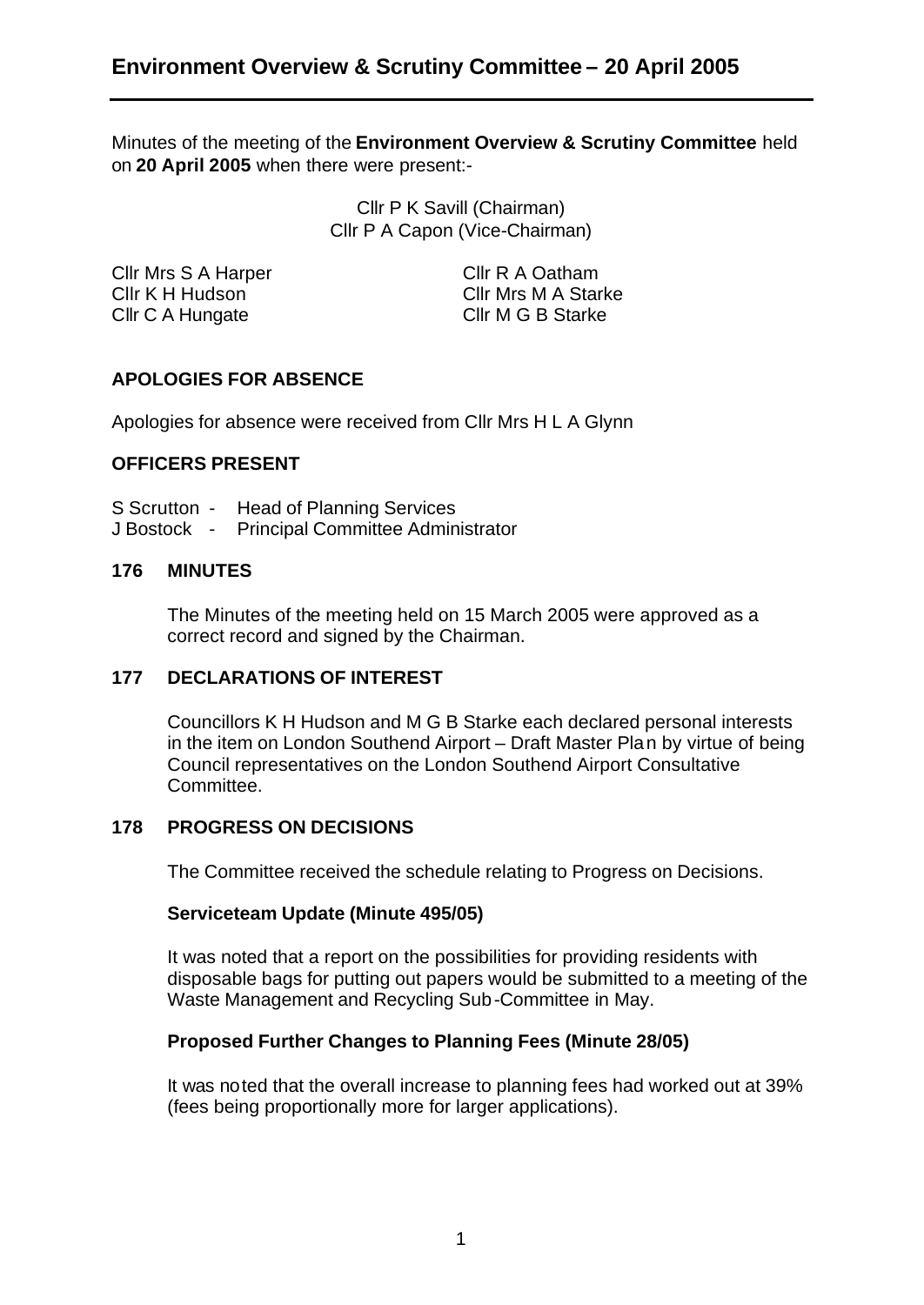# **179 LONDON SOUTHEND AIRPORT – DRAFT MASTER PLAN**

The Committee considered the report of the Head of Planning Services, which sought views on a draft Master Plan intended to set the scene for the future development of London Southend Airport.

In presenting the report/responding to questions, the Head of Planning Services advised that:-

- From evidence associated with airfields in other parts of the country, any increase in passenger numbers usually occurred very rapidly. There remained concerns amongst residents of the Rochford District and Southend-on-Sea Borough areas on the impact of expansion on residential amenity.
- The planning permission associated with the new terminal building at the airport has restrictions on the hours of use including no arrivals or departures outside the hours of 6.30am to 11.00pm (Mondays to Saturdays). However, no such restrictions apply to the use of the existing terminal building, although there is a condition in the planning permission requiring that public passenger traffic should go across to a new building, the implication being, as indicated in the draft master plan, that the old terminal would be used for private business traffic.
- The planning authority had just received an application for the construction of a commuter car park at the airport.
- Any extension to the current terminal would need formal planning consent, and applications would need to be accompanied by further traffic impact reports.
- The arrangements for the provision of the new railway station were subject to negotiation with various bodies including the Strategic Rail Authority. It was understood that the airport operating company would be required to fund the construction of the station.
- Surface access to the airport is a subject that would have to be examined and addressed in detail.

During debate it was observed that, whilst many favourable aspects could be associated with a successful airport, there were a number of questions that would need to be addressed, particularly in the context of any rapid growth. These would include the location of any new terminal building and arrangements for additional car parking. It was also observed that, unlike the situation with many other airports where users do not always know the locality and would follow airport signage, the users of London Southend Airport are likely to approach the airport along local routes known to them.